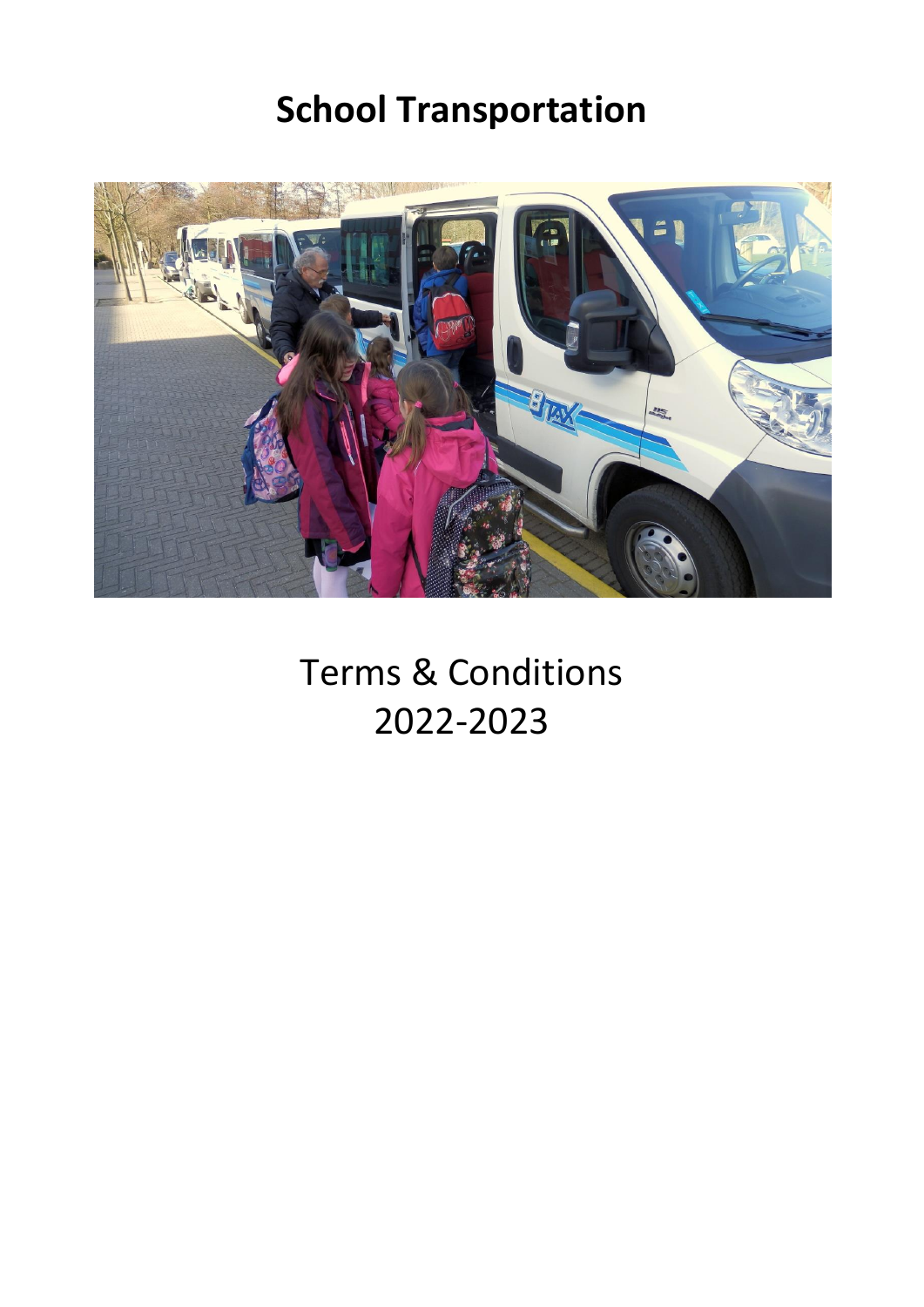#### **Definition of door to door Service**

The Europeans School of The Hague works together with a certified community taxi Company called Achttax, which provides a door to door transport service at the start and end of the school day.

For Primary student's timely service is arranged to deliver children to school for an 8:30 start time. The return journey commencing at or near 15:15 on Mondays, Tuesdays, Thursdays, and Fridays, and 13:00 on Wednesdays.

For secondary students, the service is arranged for an 8:15 arrival, with a daily departure at 15:55. After the Final Timetables have been approved for all students and provided by school to the Achttax BV (probably 2-4 weeks after the start) we will re-schedule the afternoon buses to the schedules of the children we cannot guarantee that every time of the timetable will be met.

#### **Definition of BSO Service**

We provide BSO transport from The Europeans School of The Hague to nearby BSO in The Haque (maximum 3 kilometers from school) at 15:15 on Mondays, Tuesdays, Thursdays and Fridays, and 13:00 on Wednesdays .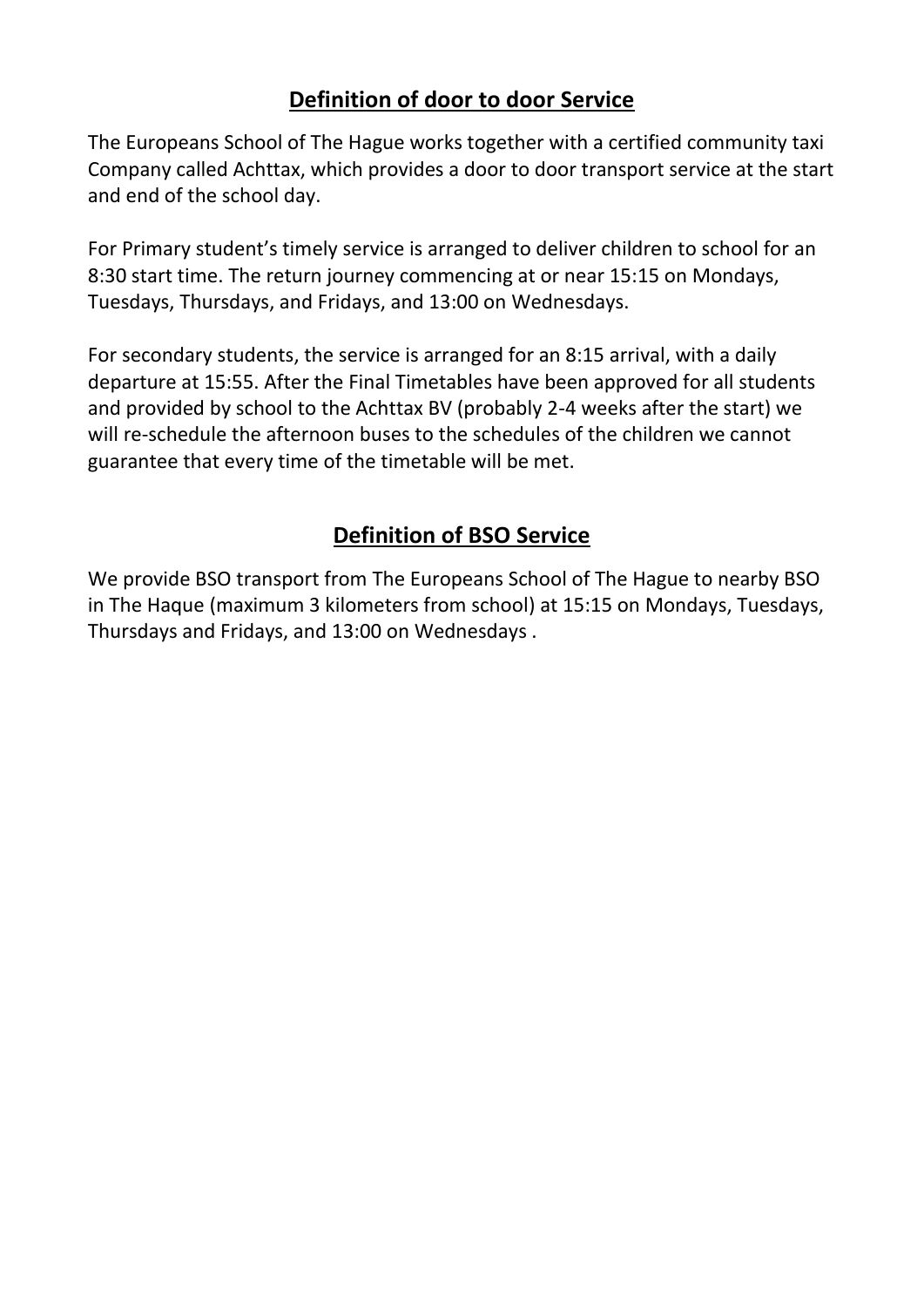#### **Fees & Invoicing**

The service we provide is for a minimum of 2 month. The service is **ONLY** for 5 days a week. It is possible to book the service for both ways or for a one-way journey to school or from school.

Individual invoices will be issued covering the period from the start date of service to the end of the school year.

Invoices can be paid ion two way:

- Paid in full within 21 days then there is a payment discount of 1% is
- Monthly payments according to the number of school days per month. The monthly payments must be paid before the 25th of the previous month.

If we do not receive your payment, your child's place on the bus cannot be guaranteed. Failure to pay the bus fee will result in legal proceedings against the debtor.

Invoices are based on the number of official school days according to the schedule known at the beginning of the year (the calendars are on our website with the number of school days<http://www.achttax.nl/european-school.html> )on which service will be running and equate to the following daily charges:

- **The fee for the door-to-door service for students residing in The Hague Municipality is € 21,74 per child per day for the return journey.**
- **Outside The Hague (e.g. Zoetermeer/ voorschoten/ part of Wassenaar). € 28,94 per child per day for the return journey.**
- **When you have 2 children of yourself using this service per bus, a discount will be given of 5%.**
- **When you have 3 or more children of yourself using this service per bus, a discount will be given of 10%.**
- **Outside this region buses are available on demand. Prices will vary depending on number of students and distance.**
- **One-way bookings are available (morning or afternoon). The fee will be 70% of the standard fee.**
- **The fee for the BSO service for students residing in The Hague Municipality is € 11.07, per child per day.**
- **BSO outside this region buses are available on demand. Prices will vary depending on number of students and distance.**

**All above prices are exclusive 9% V.A.T.**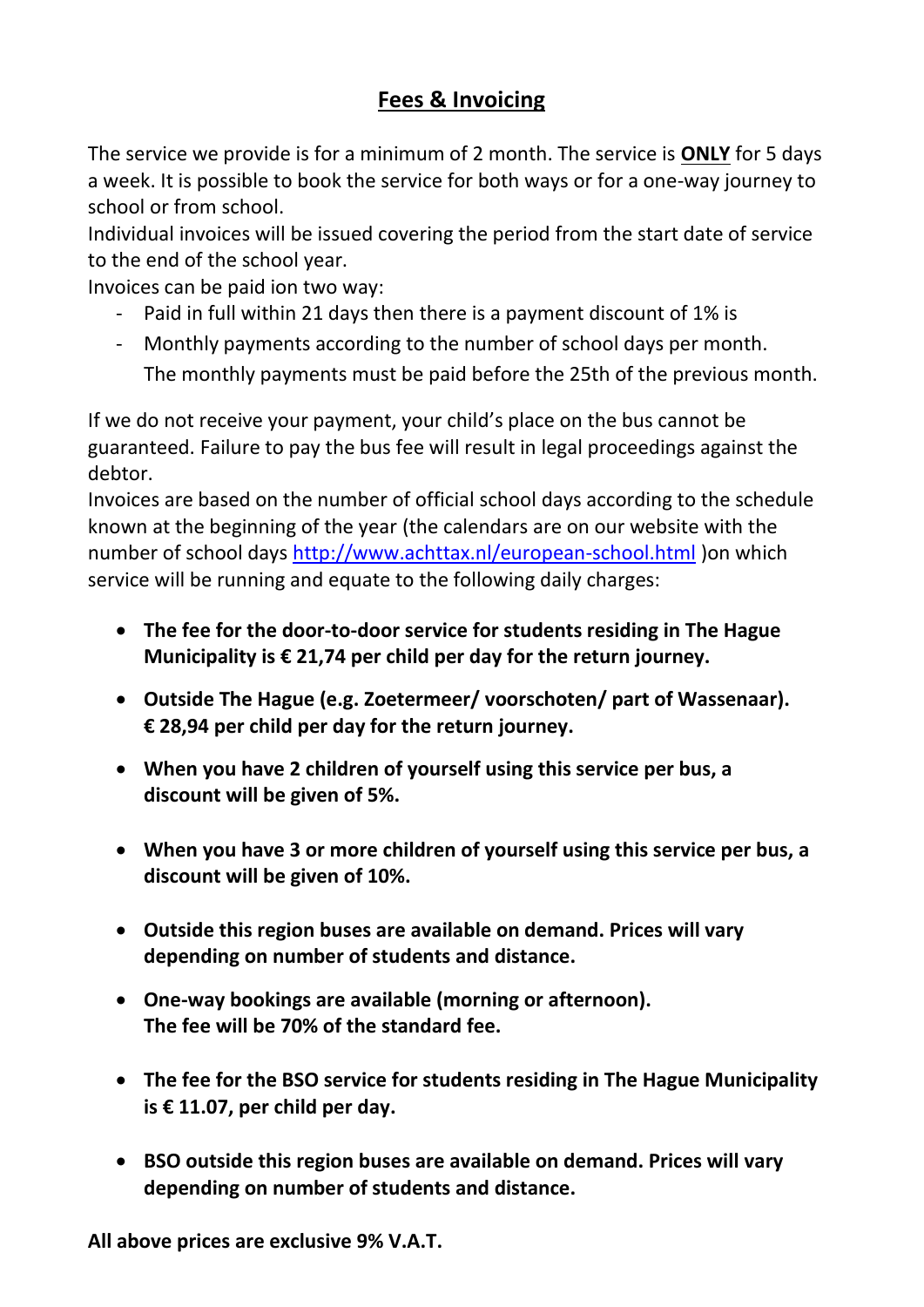**Invoices must be paid on receipt to the following bank account:**

**Name of Bank: ING Bank IBAN: NL40INGB 0667405666 BIC: INGBNL2A Made Payable to: Achttax B.V.**

**All payments should clearly display invoice en debtor number.**

#### **Pandemic**

When the government closes the schools due a pandemic. We will only refund the bus fee after we have been fully compensated by the government.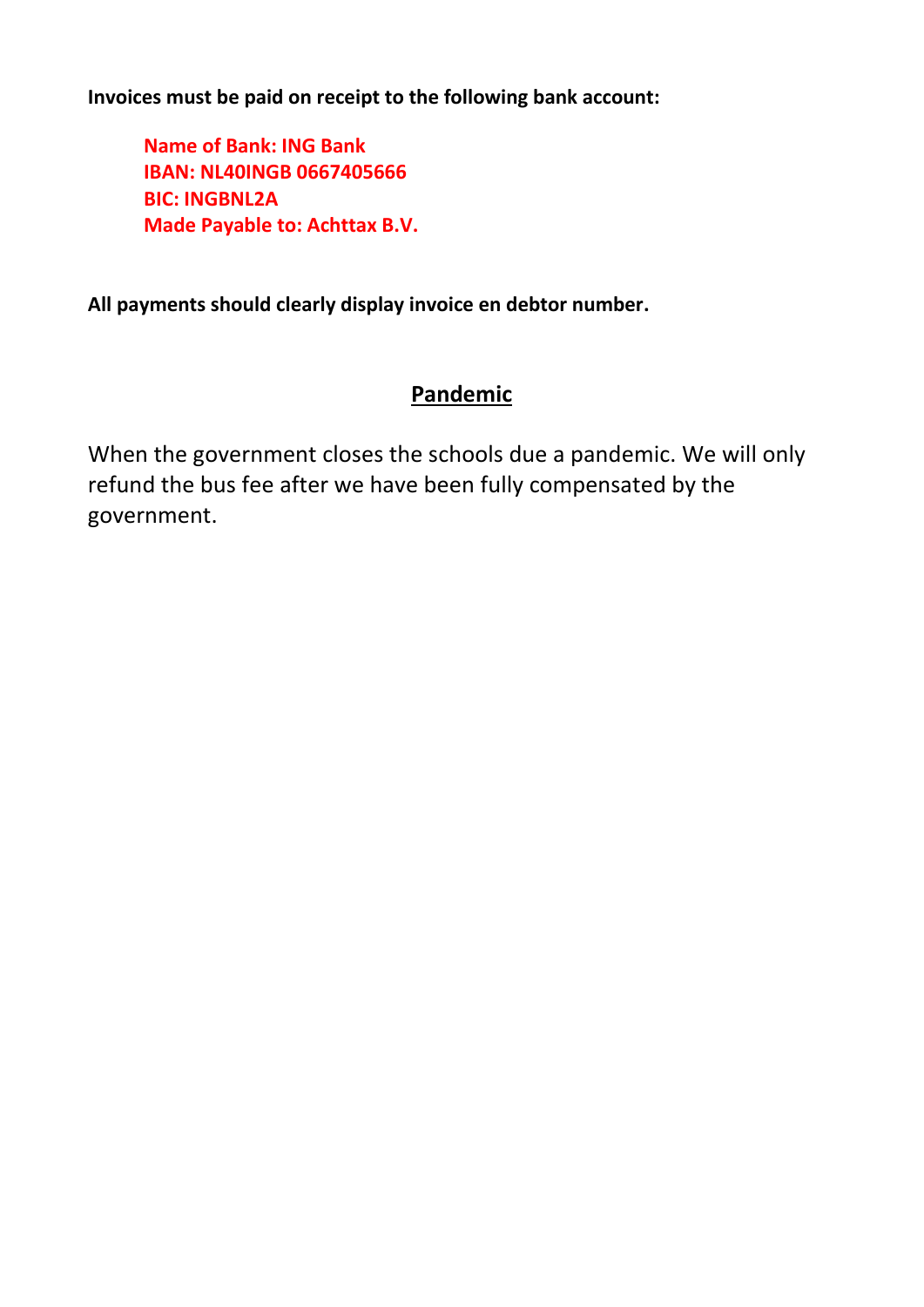#### **Application and Entry Process**

Applying for the transport is done at: [www.achttax.nl/ESH-2.html](http://www.achttax.nl/ESH-2.html) When completing your application for bus transport, Routes and pick up times are then established. Achttax may change the routes at its sole discretion.

Availability of a place on the service will be at the sole discretion of the Taxi bus company and will be communicated via e-mail or phone. Once a place is offered and accepted by the family, invoices will be sent home.

#### **Availability of Places on the Service**

Applying for service does not guarantee that the service will be offered or is available. The transport service is not subsidized by school fees, so certain minimum numbers are required for any given route to operate. A minimum of 6 students per bus is required. Places for students who apply will be confirmed based upon availability.

#### **Availability of Places on the BSO Service**

Applying for service does not guarantee that the service will be offered or is available. The transport service is not subsidized by school fees, so certain minimum numbers are required for any given route to operate. A minimum of 5 students per bus is required. Places for students who apply will be confirmed based upon availability.

#### **Routing**

Achttax always reserves the right to change bus and pick-up time once accepted, because of newcomers / leavers during the schoolyear.

#### **Withdrawal from Bus Service**

Withdrawal of a student from the bus service must be given in writing by a minimum of 30 days. If accepted, you will receive a confirmation of terminating the Contract.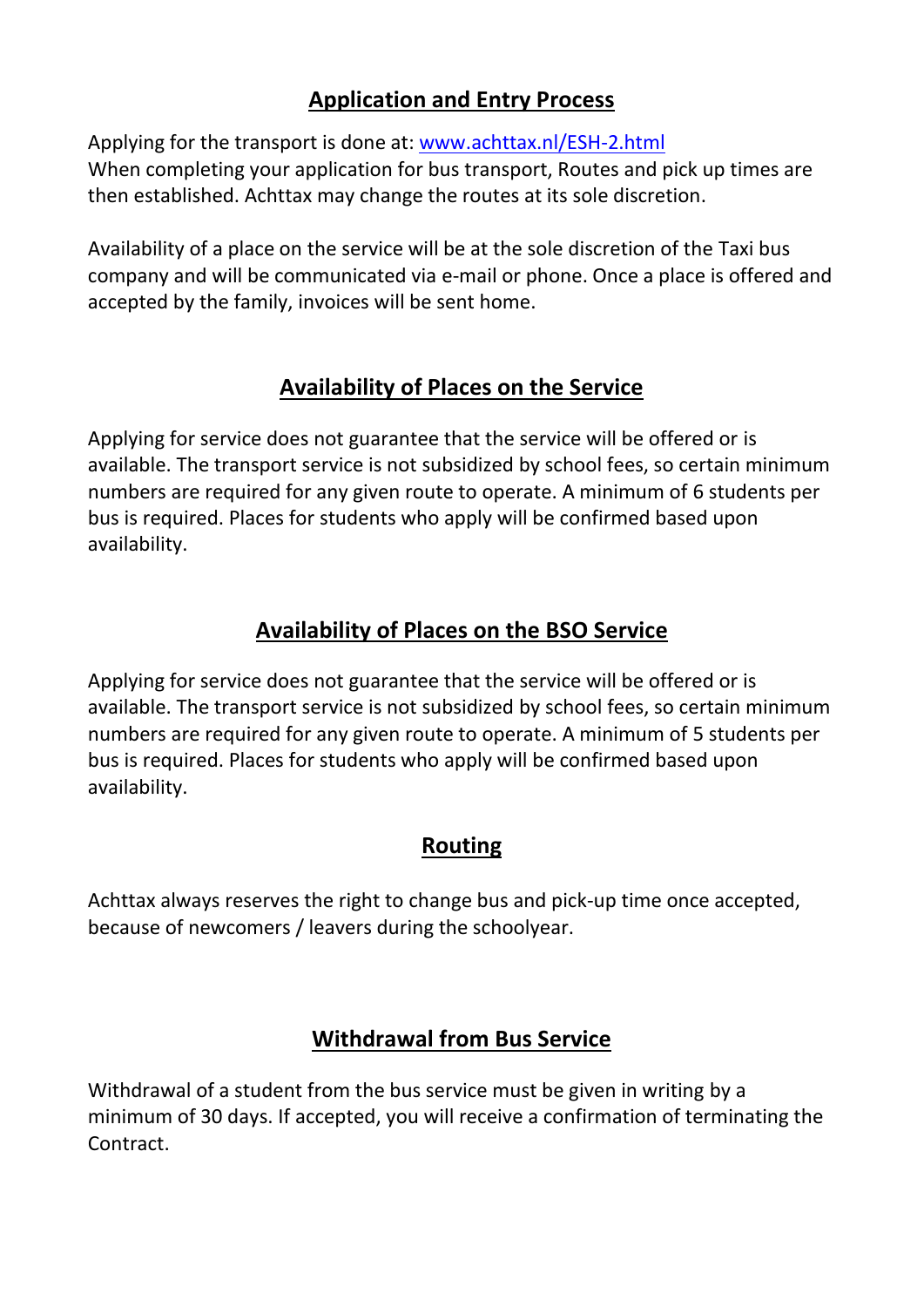#### **Pick Up Procedure**

Students must be on time and ready to board the bus as soon as it arrives in the morning. Drivers cannot wait for students who are running late. It is forbidden to use the horn to announce their arrival, Driver will ring the doorbell if necessary. After arrival we wait for a maximum of 3 minutes.

Under Dutch law small children are allowed to sit in a taxi bus without a booster seat. If parents prefer a booster seat, they must provide one and assist with the installation of the seat on the bus.

Upon arrival at school, we bring the primary children inside and the nursey children up to the class.

### **End of School Day primary children**

In the afternoon the primary children will be brought to the assembly point by the class help/Teacher. Here the children will be collected in groups by bus. when the group is complete, the children will be handed over to the driver.

For children under the age of 12, **a person must be at home to receive the children at drop off time.** The driver will ensure children enter the house, or in the case of an apartment or BSO go through the first closed door. They are not allowed to leave children under the age of 12 unattended at the door. After the child is handover to an adult or is true the first closed door, our responsibility ends. If children under the age of 12 are allowed a key this must be notified to Achttax and School in writing, so a note may be made on the bus register.

#### **End of School Day secondary children**

Secondary children must report to the bus outside no later than 10 minutes after the announced arrival time of the bus.

Arrival times of the buses are announced after applying for the transport.

When a secondary child misses their bus, they can wait until the next bus. If there are not any later busses a parent needs to take care of this.

All buses are equipped with GPS and tracking system, we could see if the bus left on the correct time.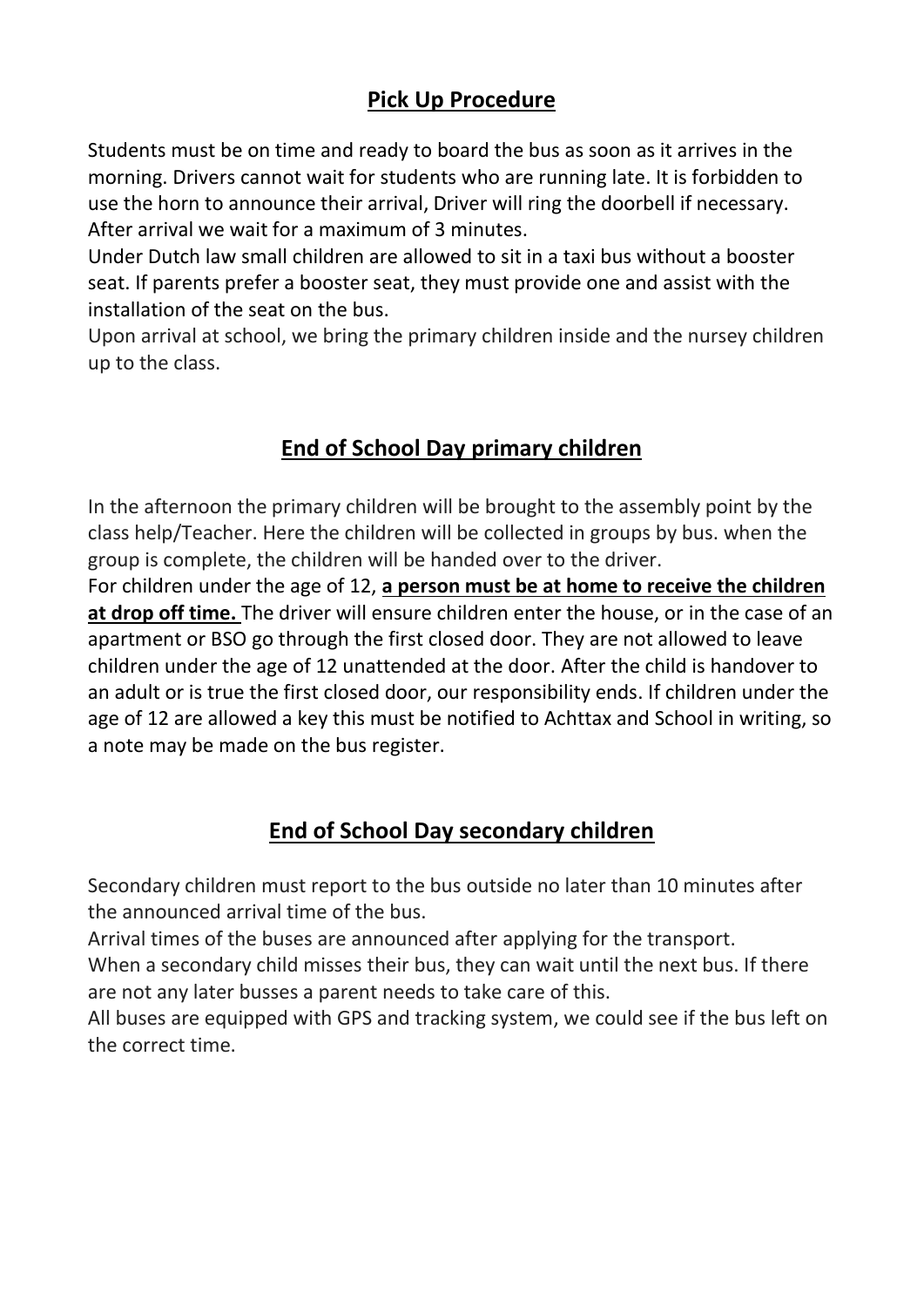#### **Unscheduled changes to Daily Service**

If the student will not be using either pick up or return transport service on any given day, it is the responsibility of the parents to contact the Taxi company. In the mornings, this contact must be made before 7:30, to relay this information in time to the driver. This can be done by e-mail or through our website or leaving a message on the answering machine.

When moving house, you must inform us 10 working days in advance.

#### **After School Activities**

When a student participates in after school activities, (e.g., sport club, music lessons, mother tongue classes, etc.) the return transport is arranged in collaboration with the ASA clubs and school reception. After registrations are collected, we will receive all registrations of children that need later transport. We will pick up the children from school at 16:15 on Mondays, Tuesdays, Thursdays, and Fridays, and 14:00 on Wednesdays.

#### **School Organized Days**

When schedule changes affect the entire school (e.g., early release days for holidays) bus pick up and drop off times will be adjusted accordingly. However, if time or schedule changes affect only a portion of the student body (e.g., school performances, year group trips, etc.) bus pick up and drop off times will not be adjusted, and it is the parent's responsibility to make alternative travel arrangements for the student. Additionally, parents are required to notify Achttax and school that the student will not be using the return transport service on that day.

If your child is in Primary and will not be using the return bus, you must inform the taxi service and the Primary Office.

#### **Withdrawal of Place**

Achttax reserves the right to withdraw a student from the bus service:

- If the student is repeatedly late or keeps the bus waiting.
- If the student does not strictly follow the code of conduct detailed below.
- If parents are repeatedly absent at the scheduled drop off time.
- If invoice is not paid in full according to the above terms.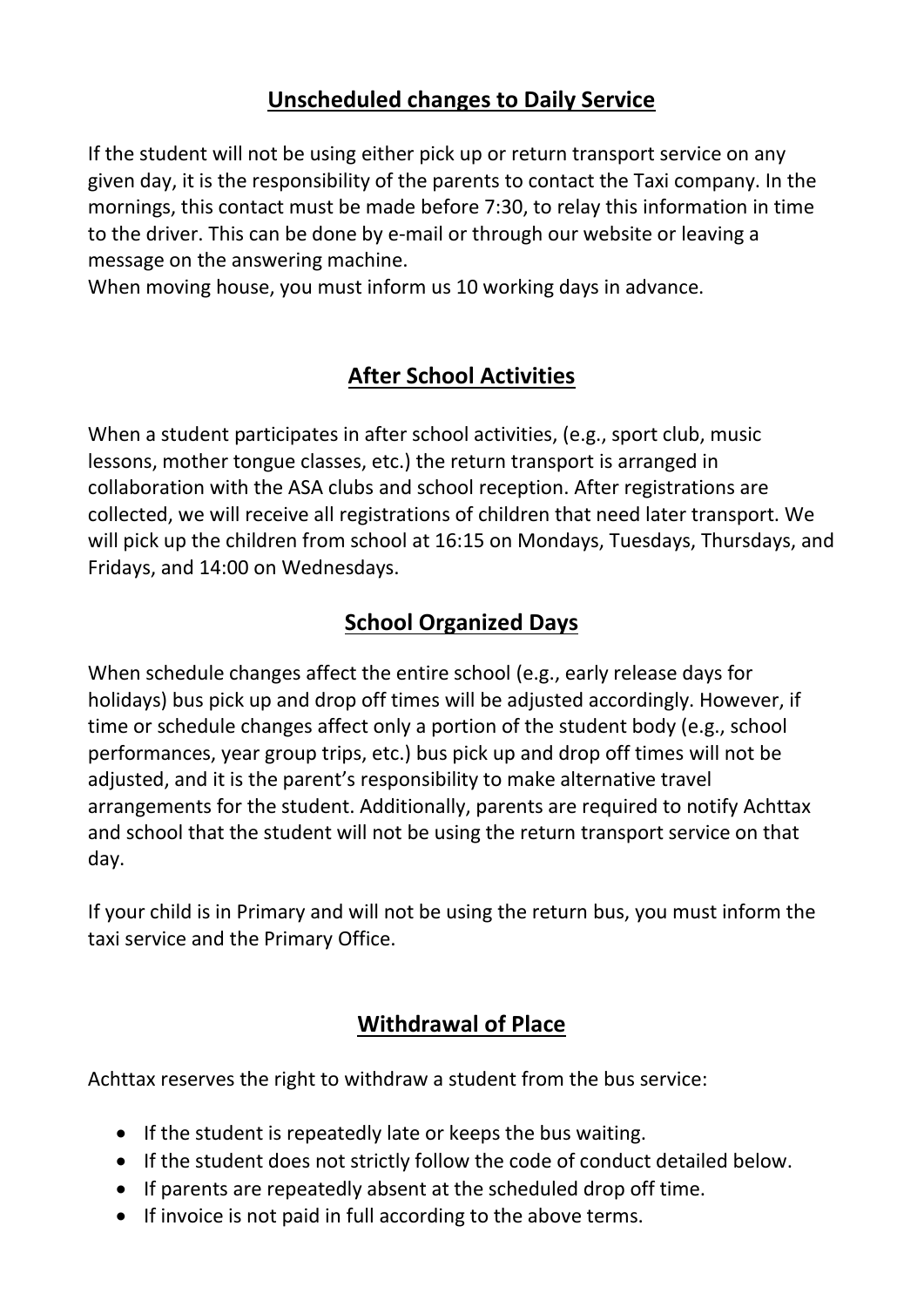#### **Code of Conduct**

The following code of conduct must be always adhered to to ensure the safety of all students on the bus.

- 1. Students must always obey the driver's instruction.
- 2. The school rules, as they apply while on school grounds, also apply in the bus.
- 3. While on the bus students must always wear their seatbelts.
- 4. Students are to remain seated while the bus is in motion and must not stand until the bus comes to a complete stop.
- 5. Food and Drink cannot be consumed on the bus.
- 6. Students may not open a window without the driver's permission.
- 7. School bags must be kept on the floor, not worn, or placed on seats.
- 8. Personal belongings must be always kept out of the aisles.
- 9. Students should wait well back from the roadway until the bus has come to a complete stop.
- 10.Students must enter and exit the bus in an orderly fashion.
- 11.Students are not allowed to open the doors of the bus; this is the responsibility of the driver.
- 12.At the end of the school day secondary students are to report to the driver promptly.
- 13.Students must demonstrate respectful behaviour to other riders on the bus and to the driver. Reports of misbehaviour will be followed up.
- 14.If you take or use any electronic device on the bus, then this is at your own risk. Achttax will not be responsible for any damages.
- 15.Bullying in the bus is not allowed. If bullying occurs, the school will be informed.
- 16.It is forbidden to take photos and sound and film recordings in the bus of the passengers and driver.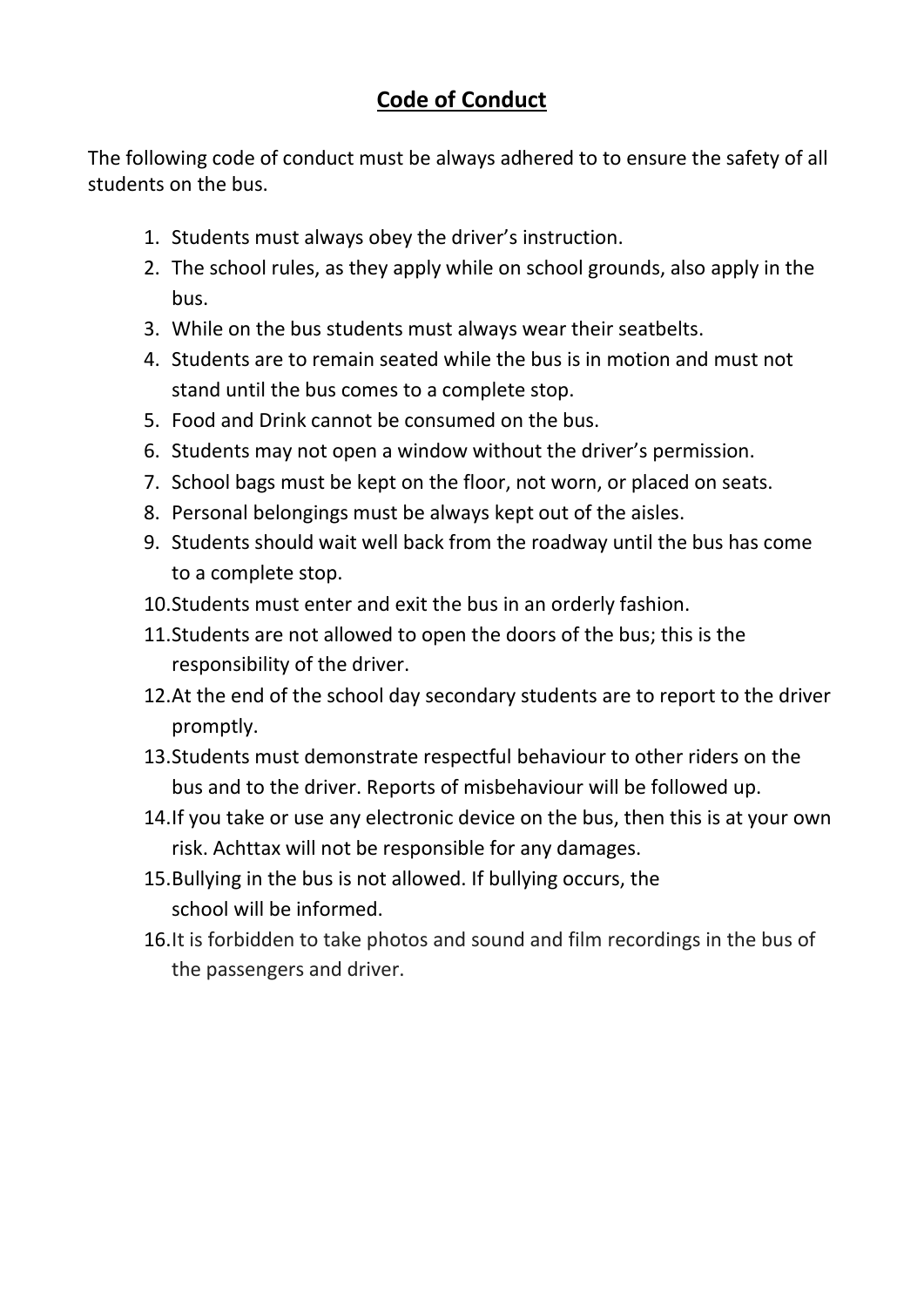#### **We would like you to remind your children of the 6 Golden Rules:**

- 1. Stay in your seat always.
- 2. Keep your seatbelt on
- 3. Use quiet voices
- 4. Do what the driver tells you, he or she oversees the bus.
- 5. Say Thank You to the driver when you get off the bus.
- 6. Wait until you get home before eating and drinking.

#### **Special Situations Procedure**

If grievance arises regarding bus drivers or routing, parents should contact Achttax directly via email to [planning@achttax.nl](mailto:Planning@achttax.nl) copying the school in any communication.

Families and riders are reminded that ESH serves as liaison with Achttax to aid in coordinating service but is not responsible for routing decisions, pick up times and financial matters.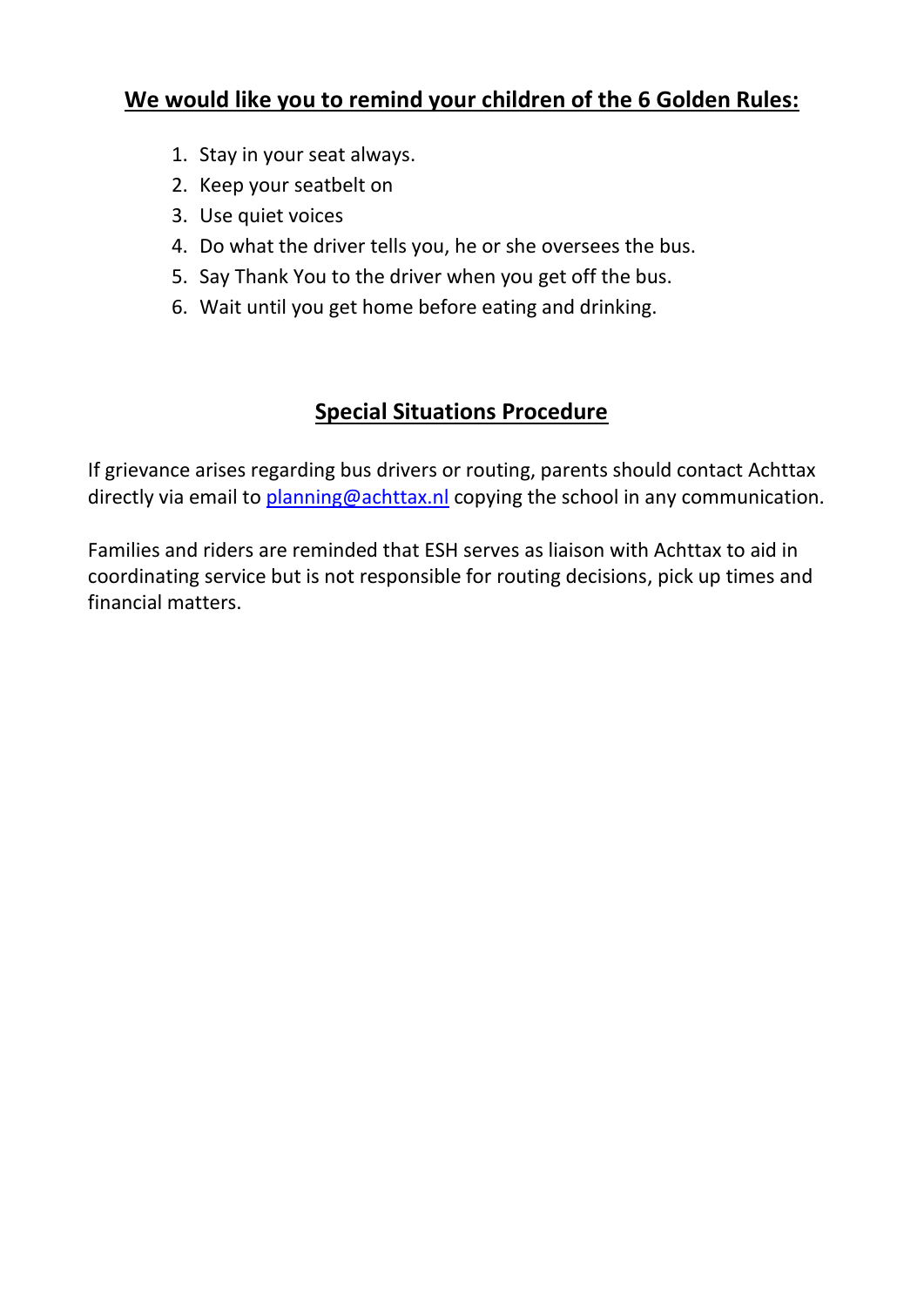#### **Taxibus Company Information:**

Achttax is a taxibus company that was established over 55 years ago. It has a quality label that is tested every year. This test contains the age and (cosmetic) state of the buses. Of course, the buses have an M.O.T. every year.

It also means that all drivers have an annual first-aid test and an extra education on all the developments at Achttax that year. Every driver has, besides of course a driving license, a "taxi card". This "taxi card" is achieved by passing an exam for both theory and a practical exam for taxi drivers. It also means that his/her health is checked, and A certificate of good conduct is issued by the Ministry of Security and Justice.

#### **Privacy rules:**

- 1. Achttax B.V. shall process the provided Personal Data and further necessary information only within the framework of the transport agreement between parties, and not use it for any other purpose or in any other way than for the purpose for which the Personal Data have been provided or have become known to us.
- 2. Achttax B.V. will under no circumstances provide The Personal Data to a Third Party unless this exchange takes place on behalf of Achttax B.V. in the context of the execution of the Agreement or when it is necessary to comply with a legal obligation.
- 3. Achttax B.V. will process the Personal Data properly, carefully, transparently and in agreement with applicable laws and regulations. After termination of the transport contract, all Personal Data will be deleted after the legal storage period.